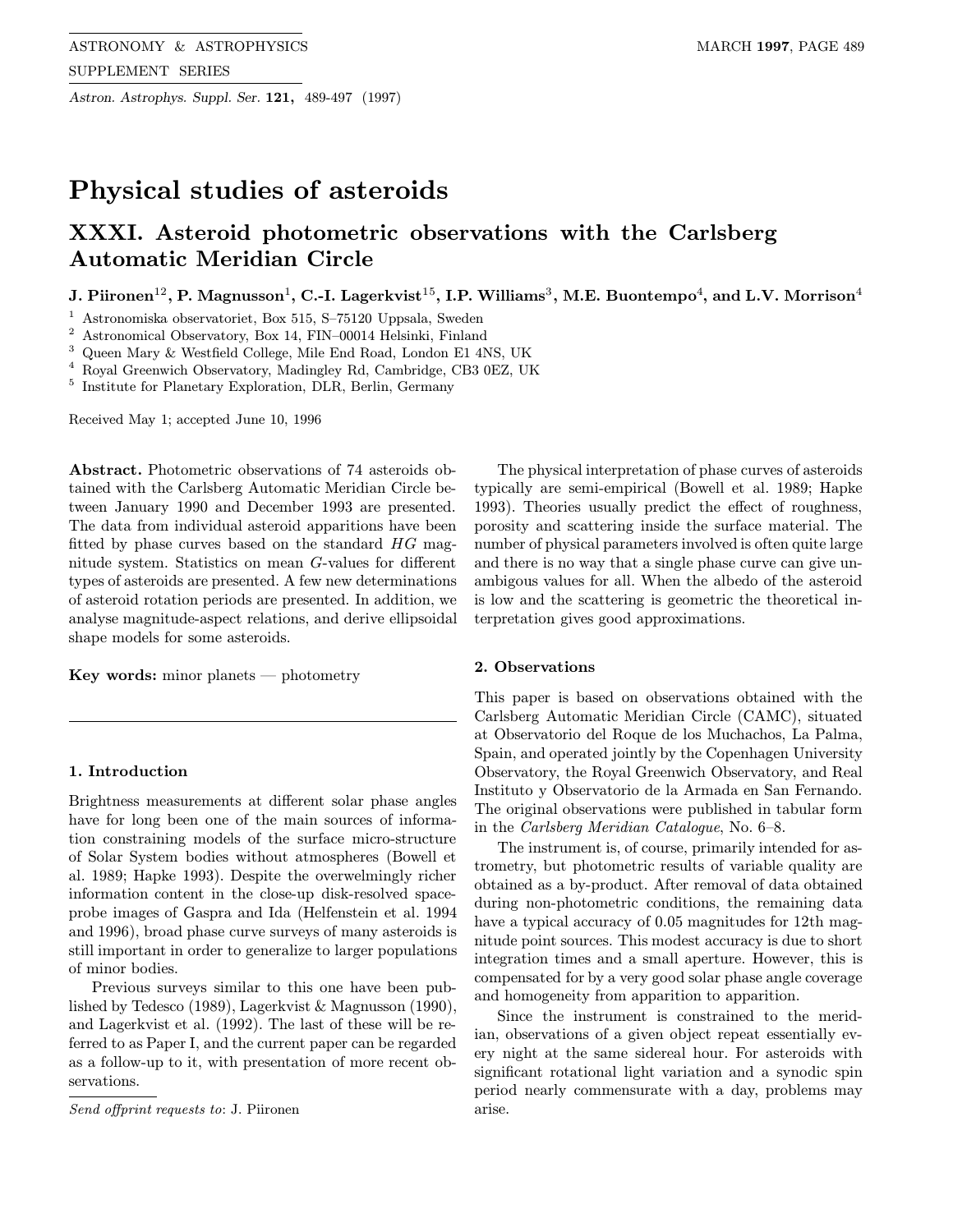The majority of the 74 minor planets in Carlsberg Meridian Catalogues Nos. 6–8 were selected for observation for the purpose of improving their orbits in association with the Hipparcos mission. These were scheduled every second night. Some of the minor planets analysed in this paper were observed with the primary purpose of obtaining photometry for physical studies, and these were scheduled every night from western quadrature, through opposition, to eastern quadrature.

### 3. Basic analysis

The published V-magnitudes (Carlsberg Meridian Catalogue, Nos. 6–8) were corrected to unit heliocentric and geocentric distances to obtain the reduced magnitude  $H(\alpha)$ :

$$
H(\alpha) = V - 5\log(r\Delta),\tag{1}
$$

where r and  $\Delta$  are the distances of the asteroid from the Sun and the Earth, respectively, and  $\alpha$  is the solar phase angle.

In the standard HG magnitude system, as adopted at the IAU General Assembly in 1985 (Bowell et al. 1989), the reduced magnitude is modeled by the relation:

$$
H(\alpha) = H - 2.5 \log((1 - G)\Phi_1(\alpha) + G\Phi_2(\alpha)),
$$
 (2)

which has two free parameters, the *absolute* magnitude H and the slope parameter G. The phase functions  $\Phi_1$  and  $\Phi_2$  are defined in Bowell et al. (1989). The formulation is based on a semi-empirical-semi-theoretical analysis. No physical interpretation of the slope parameter G is tied to the HG-system, although it is clear that it is related to the albedo and the proportion of multiple-scattered light.

In practice, the parameters  $H$  and  $G$  are not constants for an asteroid, but depend on the aspect angle, the obliquity angle, and the rotational phase. We take the first dependence into account by fitting Eq. (1) to the data from each apparition of the asteroid individually. This works quite well since the aspect angle is almost constant during an apparition for main-belt asteroids. Thus we get an HGpair for each asteroid and apparition. This is in contrast to Paper I in which the G-value was constrained to be a constant for each asteroid, independent of apparition.

We will ignore the obliquity-dependence since it is probably insignificant for the moderate solar phase angles for observations of main-belt asteroids.

The dependence on rotational phase is usually removed by averaging the magnitude over a rotation cycle in the observed lightcurve. Unfortunately, the nightly sampling rate of CAMC complicates this. For objects with a high lightcurve amplitude and a rotation cycle not comensurate with a day we have added a 2nd order Fourier series to HGsystem in order to take this into account. For practical reasons we iteratively fitted the solar phase dependence and the rotational phase dependence until it converged, instead of a single least-squares fit.

## 4. Lightcurves

As a by-product of the phase curve fitting described above we obtain the residual rotational variation. The resulting lightcurves, obtained by folding the data with the assumed or determined rotation period, show a clear signal only if the amplitude is quite high. Note that this method will not work well if changes of the synodic period causes phase shifts during the apparition that are a significant fraction of a rotation cycle. In addition, the problem associated with the strange sampling of the present data must be stressed.

We obtain the best lightcurves for the long-period asteroids (34) Circe and (97) Klotho (see Fig. 1). We also tried to calculate a period for (570) Kyhthera from the Carlsberg data, but we obtained no unique results.



Fig. 1. Example lightcurve of 97 Klotho with data from the 1992 apparition. The magnitudes are measured relative to the fitted HG phase curve

Table 1. Estimated rotation periods

|     | Object   | Period<br>(hours) |
|-----|----------|-------------------|
| 16  | Psyche   | 4.196             |
| 22  | Kalliope | 4.148             |
| 34  | Circe    | 16.2              |
| 97  | Klotho   | 35.3              |
| 410 | Chloris  | 32.53             |
| 423 | Diotima  | 4.30              |

The period estimations of the lightcurve give fitting errors of only a few percent. This may be misleading in cases where aspect changes cause the synodic period to vary. However, the known periods for (16) Psyche, (22) Kalliope, (410) Chloris and (423) Diotima produced the best lightcurves after Fourier- fitting to the known periods. If the other periods from the Fourier-fit were chosen it was not possible to produce any kind of lightcurve. Most of the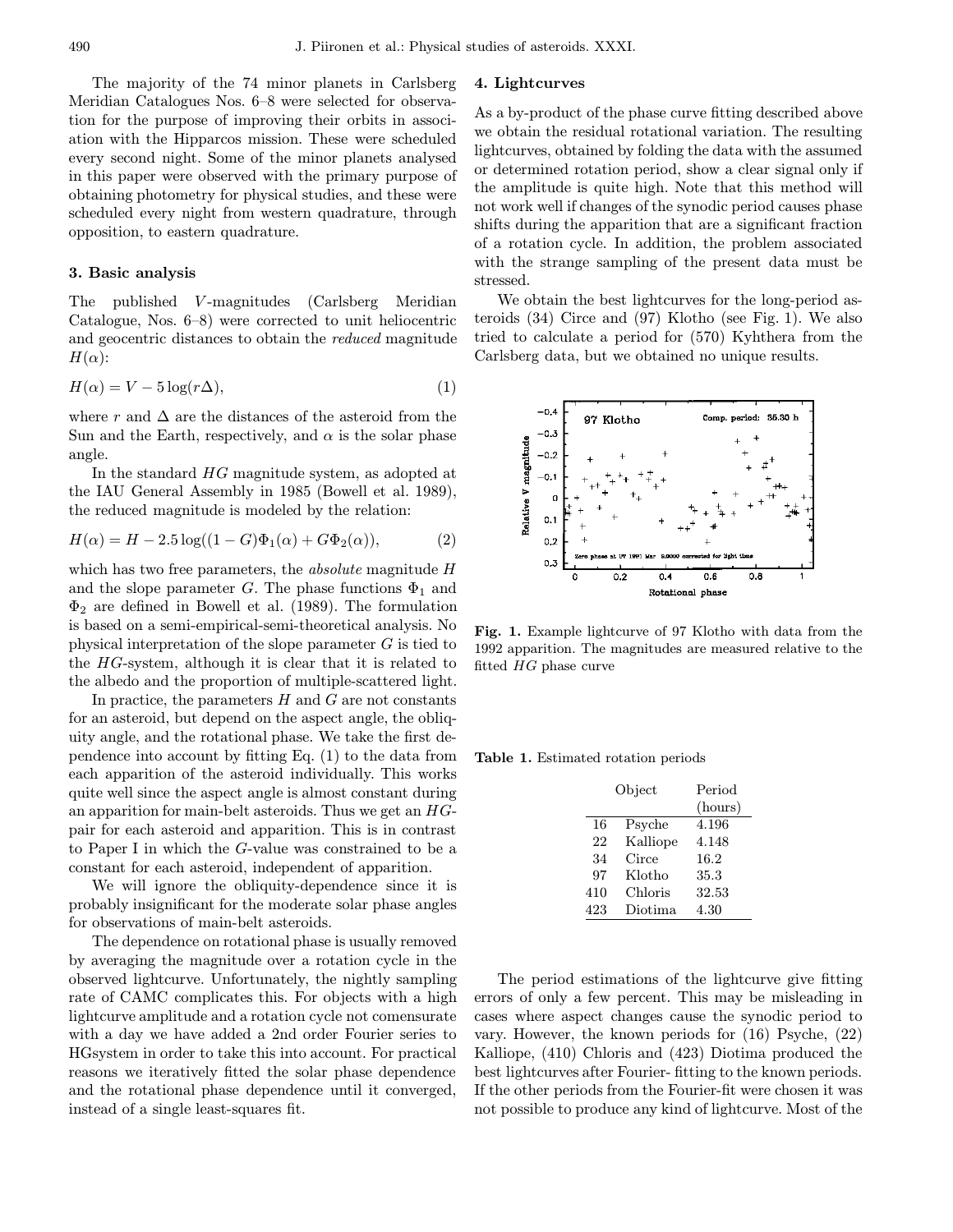

Fig. 2. Four example phase curves illustrating a variation of sampling frequency and scatter in the magnitude measurements. Note that 27 Euterpe seems to have a linear phase curve and 28 Bellona may have a steep opposition spike. However, the data is not really good enough for that kind of detailed analysis

periods from the Fourier-fitting are thus artifacts of the sparse data points, and thus the only reliable indicator of the goodness of fitting is the goodness of the produced lightcurve. The estimated rotation periods are presented in Table 1.

#### 5. Phase curves

The analysis gave over two hundred phase curves for 74 asteroids. We have studied them all graphically. In Fig. 2 we show four representative examples. The results are summarized numerically in Table 5.

A major problem with phase curve fitting is that for objects that do not follow closely the HG-law the determined  $H$  and  $G$ -value will depend on the solar phase angle range used.

The phase curves are quite linear in 15 cases out of 74 asteroids included in this study (see Fig. 2a for an example). For these the  $HG$ -fit is misleading and may predict non-existent physical properties. The linearity of the phase curve is most evident for (5) Astraea, (9) Metis, (12) Victoria, (27) Euterpe, (51) Nemausa, (88) Thisbe, (129) Antigone and (511) Davida. The linearity does not seem to depend much on taxonomic type.

Indications of opposition spikes, which could be caused by coherent backscatter of surface material (Muinonen 1990; Skhuratov & Muinonen 1991), is evident for (28) Bellona, (37) Fides, (44) Nysa, (77) Frigga, (97) Klotho, (196) Philomela and och (349) Dembowska (see Fig. 2b for an example).

Table 2 shows average slope parameters G for different taxonomic categories. Our data is in good agreement with previous results (Harris & Young 1988; Lagerkvist & Magnusson 1990; Lagerkvist et al. 1992). Although the dispersion of G-values for individual taxonomic types is quite big the G-values is a useful indicator of the approximate albedo.

## 6. Aspect dependence

In addition to the HG-analysis presented here we have made exactly the same analysis for the 1984 to 1989 Carlsberg data. Combining the two data sets we get a 10-year coverage for some asteroids. This gives quite good statistics on how the phase curves change with opposition longitude. For asteroids with a known spin vector direction we can further compute the aspect angle of the observations. In this paper we define the aspect angle  $\theta$ as the angle between the asteroid spin vector and the reverse of the phase angle bisector (PAB). Spin vectors were taken from the collection of spin vector determinations by Magnusson et al. (1994). We used the first synthesis solution for each asteroid. Aspect angles for 23 of our current sample of asteroids were obtained in this way. We have looked at graphs of the dependence of  $H$  and  $G$  on the aspect angle  $\theta$  for all these objects. Examples of the Hdependence are shown in Fig. 3.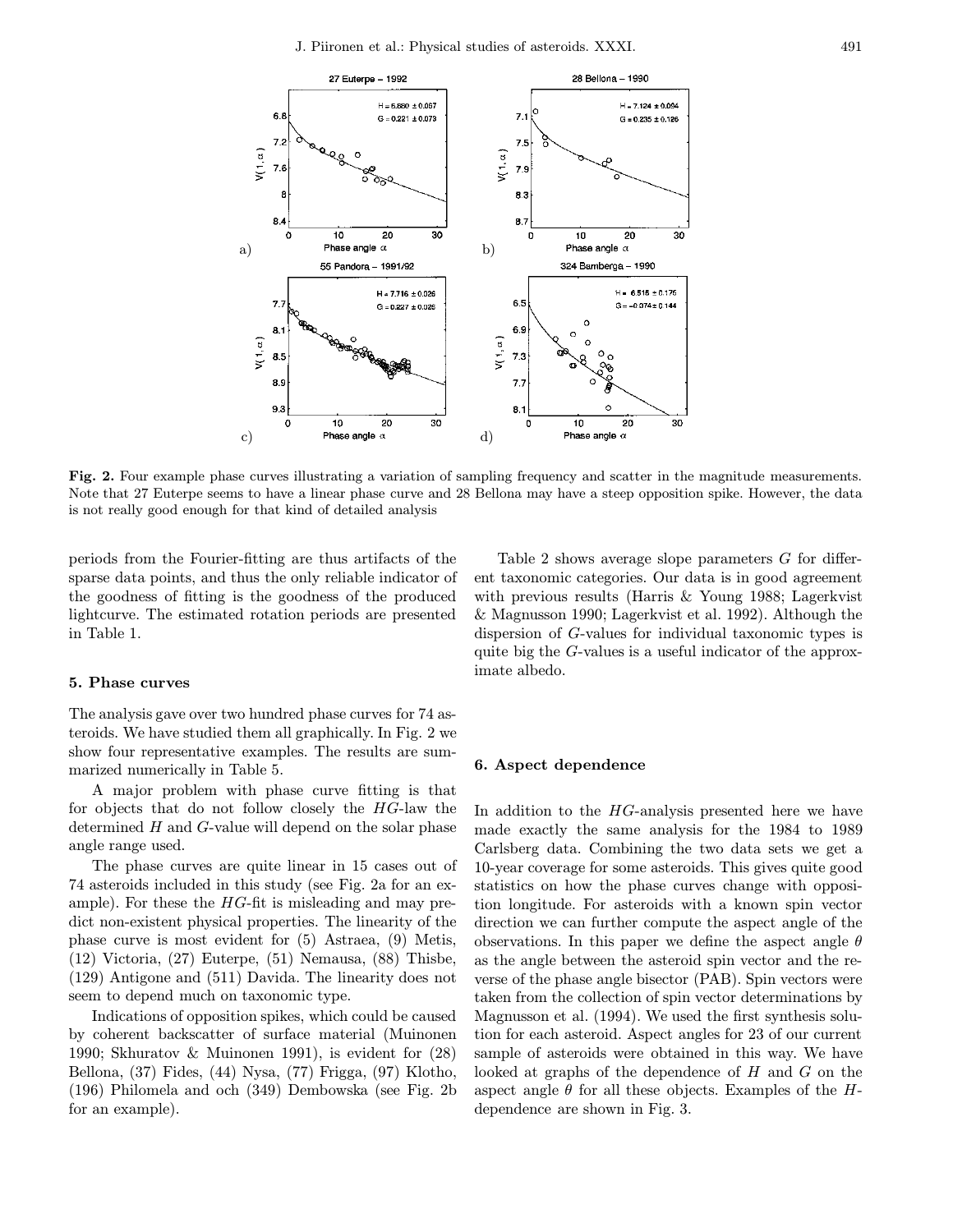Table 2. Mean slope parameters G for different taxonomic groups ordered according to there albedo. For each group and reference, N is the number of asteroids included,  $\langle G \rangle$  is the average G-value and "Disp" is the corresponding dispersion

| Taxonomy      | Harris and   |                     | Lagerkvist and     |    | Paper I             |      |    | This paper          |      |    |                     |      |
|---------------|--------------|---------------------|--------------------|----|---------------------|------|----|---------------------|------|----|---------------------|------|
|               | Young (1988) |                     | Magnusson $(1990)$ |    |                     |      |    |                     |      |    |                     |      |
|               | N            | $\langle G \rangle$ | Disp               | N  | $\langle G \rangle$ | Disp | N  | $\langle G \rangle$ | Disp | N  | $\langle G \rangle$ | Disp |
| (low albedo)  |              |                     |                    |    |                     |      |    |                     |      |    |                     |      |
| CGBFPTD       | 37           | 0.09                | 0.09               | 28 | 0.09                | 0.07 | 11 | 0.12                | 0.07 | 26 | 0.10                | 0.06 |
| м             | 11           | 0.21                | 0.06               | 11 | 0.22                | 0.05 | 5  | 0.19                | 0.06 | 8  | 0.19                | 0.07 |
| SQ            | 31           | 0.23                | 0.11               | 26 | 0.23                | 0.11 | 28 | 0.23                | 0.05 | 34 | 0.25                | 0.10 |
| EVR.          | 4            | 0.42                | 0.08               | 4  | 0.41                | 0.06 | 3  | 0.37                | 0.04 | 3  | 0.35                | 0.04 |
| (high albedo) |              |                     |                    |    |                     |      |    |                     |      |    |                     |      |

For objective analysis of these graphs we fit 2nd order Legendre series:

$$
G = \sum_{n=0}^{2} g_n P_n(\cos \theta) = g_0 + g_1 \cos \theta
$$

$$
+ \frac{g_2}{4} (3 \cos 2\theta + 1)
$$

$$
H(\alpha_0) = \sum_{n=0}^{2} h_n P_n(\cos \theta) = h_0 + h_1 \cos \theta
$$

$$
(3)
$$

$$
+\frac{h_2}{4}(3\cos 2\theta+1).
$$

Light scattering is probably closest to the geometric approximation at zero solar phase. Therefore the modeled reduced magnitude H at  $\alpha_0 = 0^\circ$  is usually used. However, in practice this value is obtained from extrapolation from observed solar phases, and thus sensitive to errors in the slope parameter G. In order to reduce this source of error we instead use the model magnitude at  $\alpha_0 = 13^\circ$ , which is near the mean observed solar phase angle.

For most asteroids there are two symmetric spin vector solutions that both fit the observations equally well. If the second synthesis solution in Magnusson (1996) is choosen instead of the first one then approximately the same coefficients results, except that  $h_1$  and  $g_1$  have opposite sign.

## 6.1. H-dependence

The Legendre coefficients for 23 asteroids are presented in Table 3. The tabulated error estimates are based on the quality of fit. The variations in  $H(13°)$  are probably due to changing geometrical cross-sections, and, to lesser extent, differences in average albedo at different latitudes on the asteroid surfaces. Non-zero coefficients  $h_1$  are most naturally interpreted as differences in albedo on the northern and southern hemispheres. The second Legendre component is probably due mostly to polar flattening, as evident from the clear dominance of negative  $h_2$ -values in Table 3. However, differences in albedo between equatorial and polar regions may also contribute to  $h_2$ .



Fig. 3. Two good examples of the aspect dependence of the slope parameter  $H$ . Both show a "U-shaped" pattern typical of bodies with polar flattening. The values above the diagrams are ecliptic coordinates of the spin vector used

The Legendre coefficients are a natural way of descibing the light scattering, but most asteroid shape models take the form of tri-axial ellipsoids with axis-ratios  $a > b > c$  (Magnusson et al. 1989). These models are often based on extensive lightcurve photometry, with lightcurve amplitudes giving quite reliable ratios  $a/b$ . However, the  $b/c$ -ratios are often ill-defined because amplitudes give very model-dependent  $b/c$ -values and the absolute calibration of lightcurve photometry are often heterogenous. The Carlberg data have the opposite characteristics, i.e. homogenous absolute calibration and bad lightcurves, and they therefore complement standard photometry well. We therefore use  $a/b$ -ratios from other models as input, and compute b/c-ratios from the Carlsberg data.

The difference between the mean polar H-value and the equatorial H-value is  $H_{\text{pol}} - H_{\text{eq}} = \frac{3}{2}h_2$ . By equating the corresponding brightness ratio,  $10^{-\frac{2}{5}(H_{\text{pol}}-H_{\text{eq}})}$ , with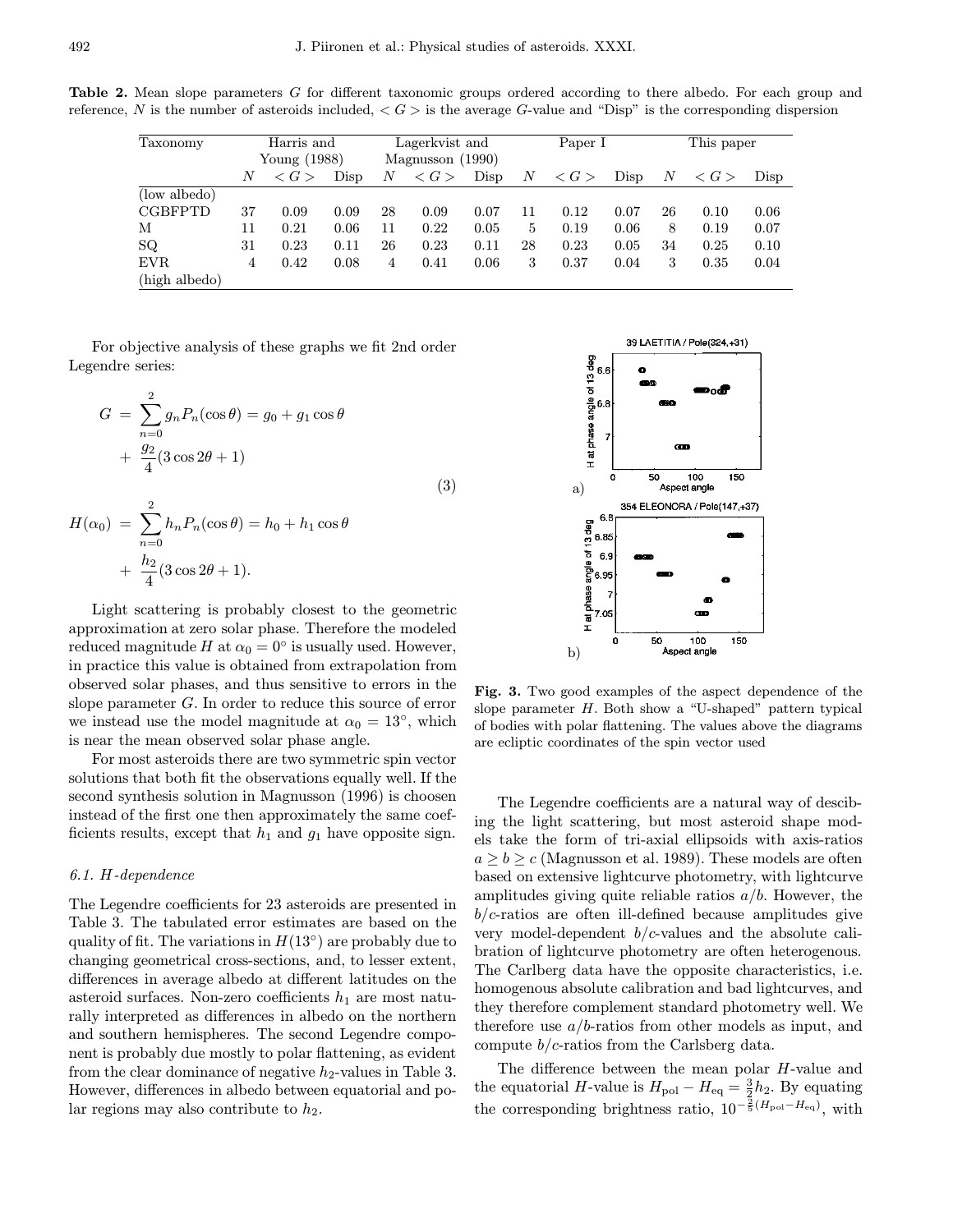Table 3. A summary of the Legendre coefficients

| Asteroid       | $h_0$           | $h_1$            | $h_2$            |
|----------------|-----------------|------------------|------------------|
| 3              | $5.93 \pm 0.05$ | $+0.03 \pm 0.08$ | $-0.26 \pm 0.19$ |
| 4              | $3.74 \pm 0.04$ | $-0.09 \pm 0.06$ | $-0.31 \pm 0.14$ |
| $\overline{5}$ | $7.61 \pm 0.05$ | $+0.15 \pm 0.10$ | $-0.37\pm0.36$   |
| $\overline{7}$ | $6.37 \pm 0.03$ | $+0.12 \pm 0.06$ | $-0.24 \pm 0.08$ |
| 9              | $7.10 \pm 0.07$ | $-0.12 \pm 0.14$ | $-0.57 \pm 0.14$ |
| 10             | $6.21 + 0.03$   | $-0.01 \pm 0.04$ | $-0.01 \pm 0.07$ |
| 15             | $5.91 \pm 0.07$ | $-0.03 \pm 0.07$ | $-0.19 \pm 0.16$ |
| 16             | $6.70 \pm 0.04$ | $-0.04 \pm 0.08$ | $-0.37 \pm 0.09$ |
| 17             | $8.36 + 0.02$   | $+0.15 + 0.04$   | $-0.31 + 0.06$   |
| 19             | $7.98 \pm 0.02$ | $+0.06 \pm 0.03$ | $+0.21 \pm 0.13$ |
| 22             | $7.27 \pm 0.07$ | $+0.08 \pm 0.12$ | $-0.23 \pm 0.24$ |
| 29             | $6.58 \pm 0.03$ | $-0.02 \pm 0.07$ | $-0.10 \pm 0.08$ |
| 39             | $6.72 \pm 0.03$ | $+0.01 \pm 0.06$ | $-0.18 \pm 0.09$ |
| 44             | $7.53\pm0.07$   | $-0.16 \pm 0.11$ | $-0.06 \pm 0.25$ |
| 45             | $8.21 \pm 0.04$ | $+0.04 \pm 0.07$ | $-0.13 \pm 0.11$ |
| 51             | $8.02 + 0.14$   | $-0.09 \pm 0.12$ | $-0.57 \pm 0.36$ |
| 55             | $8.52\pm0.02$   | $+0.09 \pm 0.03$ | $-0.41 \pm 0.04$ |
| 63             | $8.02 \pm 3.00$ | $+0.31 \pm 5.41$ | $-0.80 \pm 3.30$ |
| 129            | $7.57 \pm 0.07$ | $+0.22 \pm 0.12$ | $-0.53 \pm 0.20$ |
| 216            | $6.40 \pm 0.38$ | $-2.63 \pm 0.70$ | $-1.85 \pm 0.37$ |
| 349            | $6.51 \pm 0.02$ | $-0.10 \pm 0.03$ | $-0.03 \pm 0.03$ |
| 354            | $6.97\pm0.01$   | $+0.01 \pm 0.02$ | $-0.16 \pm 0.03$ |
| 511            | $6.89\pm0.05$   | $-0.11 \pm 0.06$ | $+0.23 \pm 0.09$ |

the ratio between the area of the projection of the model along the spin axis,  $(\pi ab)$ , and the mean perpendicular cross-section,  $\pi c(a + b)/2$ , and solving for  $b/c$ , we obtain the approximate relation:

$$
\frac{b}{c} \approx \frac{1}{2} \left( 1 + \frac{b}{a} \right) 10^{-\frac{3}{5}h_2}.
$$
\n
$$
(4)
$$

Table 4 shows the axes ratios for the best cases where the errors are not too high. The accuracy seems to be similar to the dispersion of  $b/c$ -values from ordinary photometry (Magnusson, in preparation). The number of apparitions is so low that a single bad phase curve can easily ruin the Legendre fit.

### 6.2. G-dependence

For most of the objects no significant variation of G-values were found to indicate any clear aspect dependence. In general the estimated errors in  $g_1$  and  $g_2$  are of the same order as the values themselves. We find, however, some indication of different G-values between the northern and southern hemispheres for the cases of (7) Iris and (16) Psyche, but this has to be confirmed by further observations. The latter case may confirm the finding by Lupishko & Belskaya (1983) and Lupishko et al. (1983) that (16) Psyche is among the objects that have different albedos on the hemispheres.

In general the variations in  $G$  are probably associated with surface variegation, different compositional

Table 4. Ellipsoidal model axis ratios

| Asteroid | From the literature | Computed        |                 |
|----------|---------------------|-----------------|-----------------|
|          | a/b                 | b/c             | b/c             |
| 7        | $1.23 \pm 0.05$     | $1.30 + 0.10$   | $1.26 \pm 0.15$ |
| 10       | $1.29 + 0.05$       | $0.90 + 0.30$   | $0.90 + 0.09$   |
| 16       | $1.30 \pm 0.10$     | $1.30 \pm 0.10$ | $1.48 \pm 0.19$ |
| 17       | $1.25 + 0.10$       | $1.40 + 0.10$   | $1.32 + 0.12$   |
| 19       | $1.24 + 0.10$       | $1.00 + 0.10$   | $0.66 + 0.12$   |
| 29       | $1.10 + 0.10$       | $1.10 \pm 0.05$ | $1.10 + 0.13$   |
| 39       | $1.47 + 0.05$       | $1.40 + 0.20$   | $1.07 \pm 0.14$ |
| 45       | $1.36 + 0.05$       | $1.40 + 0.20$   | $1.04 + 0.15$   |
| 55       | $1.29 + 0.05$       | $1.30 \pm 0.10$ | $1.57 + 0.10$   |
| 349      | $1.31 + 0.05$       | $1.12 + 0.05$   | $0.92 + 0.04$   |
| 354      | $1.21 \pm 0.05$     | $1.10 + 0.10$   | $1.14 + 0.05$   |
| 511      | $1.24 + 0.05$       | $1.12 + 0.05$   | $0.66 + 0.08$   |

and morphological surface areas, and global shape effects. However, we are perplexed by the clear dominance of negative  $g_2$ -values, which is opposite to our expectations. To see why, let us consider equatorial lightcurves. These generally show a clear increase in lightcurve amplitude as the solar phase angle increases. Within the framework of triaxial models, with semi-axes  $a \geq b \geq c$ , this implies that the G-value measured along the a-axis (looking down at the point of highest curvature) is smaller than the G-value measured along the b-axis. We expected a continuation of this trend with even larger G-values when observing along the c-axis, which show the flat polar regions with the lowest curvature in the model. The result would have been positive  $g_2$ -values.

#### 7. Discussion

The Carlbserg Meridian Circle photometry is quite useful for doing coarse phase curve studies of asteroids. A weakness is that an object is measured only once per night. Good knowledge about the rotational light variation is required in order to subtract this variation and obtain good phase curves. A good property is the excellent range of solar phase angles, often covering a large part of the interval from  $0°$  to  $30°$ , which is more than one usually finds for manual photometric observations.

Phase curves measured in the period 1990 to 1993 indicate that one should be careful in determining the physical properities of an asteroids if the range of phase angles is not high enough. The  $H$  and  $G$ -values are very sensitive to range and amount of data.

Finally axial ratio estimation of asteroid shapes is a new way to make Carslberg Meridian Circle data useful. The  $b/c$ -values obtained here have probable errors of about the same size as the dispersion in the values obtained from inversion of lightcurves. The shape determination would benefit from a few additional apparitions of data. Also, as more spin axis determinations become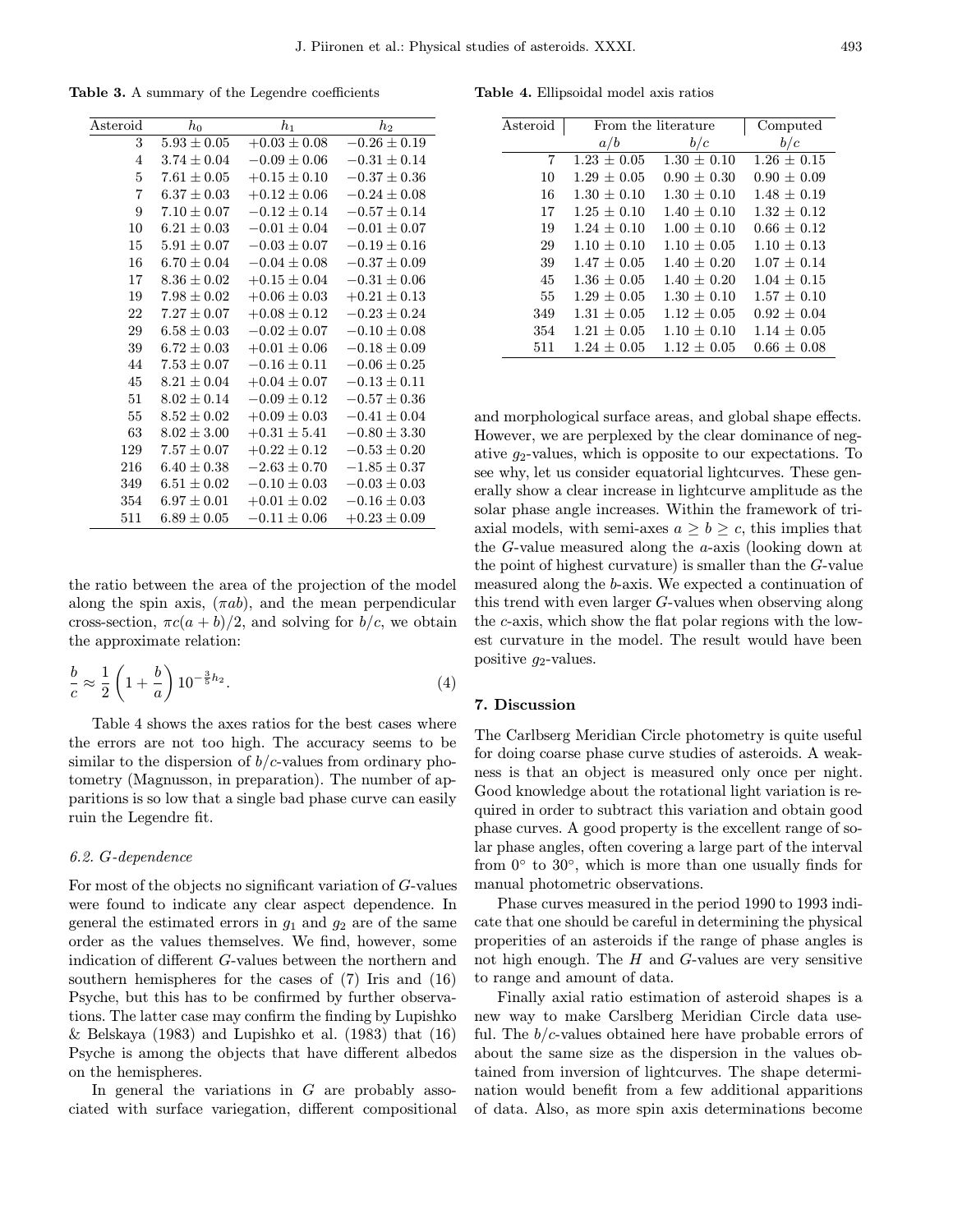available a larger fraction of the CAMC observations will become useful for shape determination.

Acknowledgements. Jukka Piironen was supported by the NorFA-foundation (Oslo, Norway). Per Magnusson was supported by the Swedish National Space Board ("Rymdstyrelsen") and by the Swedish Natural Science Research Council ("NFR").

## References

- Bowell E., Hapke B., Domingue D., Lumme K., Peltoniemi J., Harris A.W., 1989, Application of Photometric Models to Asteroids. In Asteroids II, Binzel R.P., Gehrels T., Matthews M.S. (eds.). Univ. Arizona Press., pp. 524– 556
- Carlsberg Meridian Catalogue, La Palma, No. 6–8, 1992–1994, Copenhagen University Observatory, Royal Greenwich Observatory, and Real Instituto y Observatorio de la Armada en San Fernando
- Hapke B., 1993, Theory of Reflectance and Emittance Spectroscopy. Series: Topics in Remote Sensing 3. Cambridge Univ. Press
- Harris A.W., Young J.W., 1988, Observations of asteroid phase relations, BAAS 20, 865
- Helfenstein P., Veverka J., Thomas P.C., et al., 1994, Galileo photometry of asteroid 951 Gaspra. Icarus 107, 37–60
- Helfenstein P., Veverka J., Thomas P.C., et al., 1996, Galileo

photometry of asteroid 243 Ida (submitted to Icarus)

- Lagerkvist C.-I., Magnusson P., 1990, Analysis of asteroid lightcurves. II. Phase curves in a generalized HG-system, A&AS 78, 519–532
- Lagerkvist C.-I., Magnusson P., Williams I.P., et al., 1992, Physical studies of asteroids XXIV: Phase relations for 48 asteroids obtained with the Carlsberg Meridian Circle, A&AS 94, 43–71
- Lupishko D.F., Belskaya I.N., 1983, Surface, shape and rotation of the M-type asteroid 16 Psyche from UBV -photometry in 1978 and 1979, in Asteroids, Comets, Meteors, Uppsala University, Uppsala, Sweden, pp. 55–62
- Lupishko D.F., Akimov L.A., Belskaya I.N., 1983, On photometric heterogenity of asteroid surfaces, in Asteroids, Comets, Meteors, Uppsala University, Uppsala, Sweden, pp. 63–70
- Magnusson P., 1996 (in preparation)
- Muinonen K., 1990, Light Scattering by Inhomogenous Media: Backward Enhancement and Reversal of Linear polarization, PhD. Dissertation, University of Helsinki, Finland
- Shkuratov Yu.G., Muinonen K., 1991, Interpretating Asteroid Photometry and Polarimetry Using A Model of Shadowing and Coherent Backscatter, Asteroids, Comets, Meteors 1991, pp. 549–552
- Tedesco E.F., 1989, Asteroid magnitudes, UBV colors, and IRAS albedos and diameters, in Asteroids II, Binzel R.P., Gehrels T., Matthews M.S. (eds.). Univ. Arizona Press., pp. 1090–1138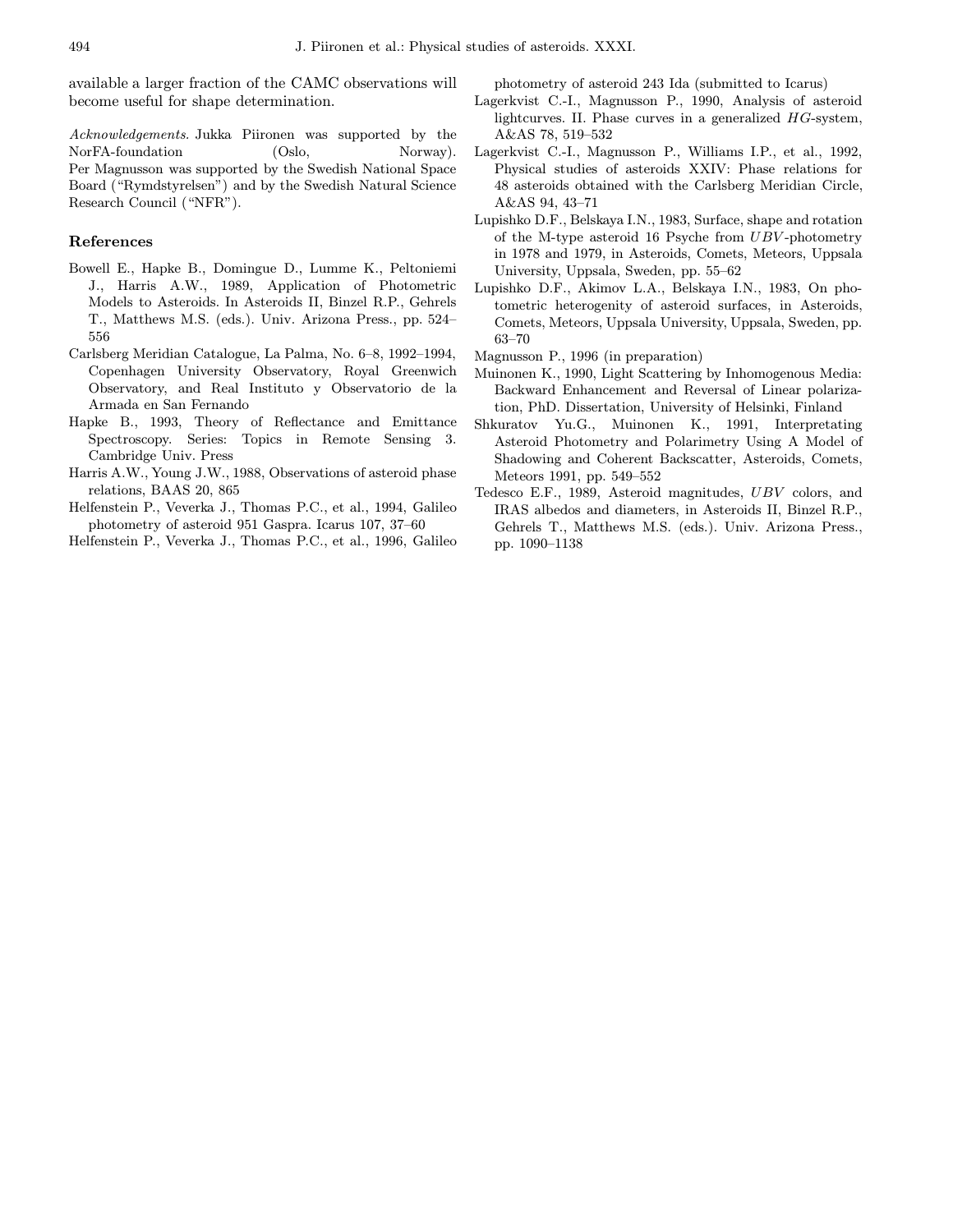Table 5. Results of HG-fits to the data of each asteroid and apparition. The columns give the  $H$  and  $G$ -values with their estimated errors, the number  $N$  of magnitude measurements, the root-mean-square error of the fit, and the phase angle range (degrees) of the data. Note that we have included all results, even when the size of the uncertainty is comproble to the value. The mean H and G-values for each asteroid were computed with weights taking the error estimates for individual apparitions into account

| Year        | Н               | G               | N  | $\alpha$ -range |
|-------------|-----------------|-----------------|----|-----------------|
| 1 Ceres     |                 |                 |    |                 |
| 1990        | $3.29 \pm 0.12$ | $0.08 \pm 0.09$ | 13 | $10.5 - 21.9$   |
| 1991        | $3.31 \pm 0.03$ | $0.07 \pm 0.02$ | 17 | $5.3 - 22.0$    |
| 1992        | $3.39 \pm 0.05$ | $0.20 \pm 0.05$ | 18 | $3.8 - 19.5$    |
| Mean        | 3.33            | 0.09            |    |                 |
| 2 Pallas    |                 |                 |    |                 |
| 1991        | $4.07 \pm 0.04$ | $0.02 \pm 0.04$ | 13 | $4.6 - 23.6$    |
| 3 Juno      |                 |                 |    |                 |
| 1990        | $5.32 \pm 0.05$ | $0.36 \pm 0.06$ | 31 | $4.8 - 17.4$    |
| 1991        | $5.30 \pm 0.06$ | $0.35 \pm 0.07$ | 22 | $5.7 - 21.2$    |
| 1992        | $5.06 \pm 0.10$ | $0.17 \pm 0.09$ | 9  | $10.9 - 27.6$   |
| Mean        | 5.28            | 0.31            |    |                 |
| 4 Vesta     |                 |                 |    |                 |
| 1992        | $3.19 \pm 0.06$ | $0.32 \pm 0.06$ | 10 | $4.9 - 25.3$    |
| 5 Astraea   |                 |                 |    |                 |
| 1991        | $7.01 \pm 0.11$ | $0.35 \pm 0.10$ | 7  | $3.5 - 25.10$   |
| 1992        | $7.04 \pm 0.09$ | $0.37 \pm 0.11$ | 17 | $2.7 - 21.0$    |
| 1993        | $6.90 \pm 0.06$ | $0.32 \pm 0.08$ | 14 | $1.1 - 19.4$    |
| Mean        | 6.95            | 0.34            |    |                 |
| 6 Hebe      |                 |                 |    |                 |
| 1990        | $5.68 \pm 0.09$ | $0.16 \pm 0.09$ | 36 | $7.3 - 19.3$    |
| 1991        | $5.81 \pm 0.07$ | $0.33 \pm 0.07$ | 19 | $3.7 - 29.7$    |
| 1992/93     | $5.67 \pm 0.09$ | $0.26 \pm 0.09$ | 10 | $2.9 - 22.8$    |
| Mean        | 5.74            | 0.26            |    |                 |
| 7 Iris      |                 |                 |    |                 |
| 1990        | $5.50 \pm 0.05$ | $0.27 \pm 0.07$ | 31 | $1.5 - 19.7$    |
| 1991        | $5.71 \pm 0.10$ | $0.43 \pm 0.12$ | 17 | $5.6 - 29.5$    |
| 1992        | $5.36 \pm 0.12$ | $0.17 \pm 0.10$ | 6  | $3.8 - 23.2$    |
| Mean        | 5.52            | 0.28            |    |                 |
| 8 Flora     |                 |                 |    |                 |
| 1990        | $6.42 \pm 0.03$ | $0.27 \pm 0.04$ | 25 | $1.3 - 22.1$    |
| 1992        | $6.52 \pm 0.01$ | $0.37 \pm 0.02$ | 8  | $1.3 - 25.2$    |
| 1993        | $6.60 \pm 0.05$ | $0.36 \pm 0.07$ | 13 | $3.6 - 20.1$    |
| Mean        | $6.51\,$        | 0.36            |    |                 |
| 9 Metis     |                 |                 |    |                 |
| 1991        | $6.45 \pm 0.06$ | $0.25 \pm 0.06$ | 10 | $5.6 - 24.1$    |
| 1992        | $6.42 \pm 0.11$ | $0.20 \pm 0.12$ | 17 | $0.7 - 21.8$    |
| Mean        | 6.45            | 0.24            |    |                 |
| $10$ Hygiea |                 |                 |    |                 |
| 1990        | $5.40 \pm 0.07$ | $0.22 \pm 0.09$ | 27 | $1.6 - 17.4$    |
| 1991/92     | $5.47 \pm 0.05$ | $0.15 \pm 0.05$ | 44 | $1.2 - 16.4$    |
| 1992/93     | $5.44 \pm 0.03$ | $0.26 \pm 0.03$ | 43 | $0.3 - 16.6$    |
| Mean        | 5.44            | 0.22            |    |                 |
|             |                 |                 |    |                 |

| $\operatorname{Year}$ | H                 | G               | N      |                              |
|-----------------------|-------------------|-----------------|--------|------------------------------|
|                       |                   |                 |        | $\alpha$ -range              |
| 11 Parthenope         |                   |                 |        |                              |
| 1991                  | $6.58\pm0.03$     | $0.19 \pm 0.03$ | 4      | $2.3 - 21.0$                 |
| 1992                  | $6.69\pm0.07$     | $0.20 \pm 0.08$ | 16     | $3.3 - 22.0$                 |
| Mean                  | $6.60\,$          | 0.19            |        |                              |
| 12 Victoria           |                   |                 |        |                              |
| 1990/91               | $7.41 \pm 0.09$   | $0.36 \pm 0.10$ | 6      | $3.6 - 19.6$                 |
| 1992                  | $7.06 \pm 0.05$   | $0.18 \pm 0.04$ | 7      | $5.7 - 23.5$                 |
| 1993                  | $7.55\pm0.30$     | $0.43 \pm 0.33$ | 4      | $7.1 - 25.3$                 |
| Mean                  | 7.14              | 0.21            |        |                              |
| $13$ Egeria           |                   |                 |        |                              |
| 1990                  | $6.63 \pm 0.86$   | $0.05 \pm 0.76$ | 4      | $12.7 - 16.1$                |
| 1991/92               | $7.13 \pm 0.22$   | $0.54 \pm 0.27$ | 8      | $9.0 - 23.9$                 |
| 1993                  | $6.60 \pm 0.08$   | $0.14 \pm 0.08$ | 11     | $1.6 - 22.1$                 |
| Mean                  | 6.66              | 0.17            |        |                              |
| 14 Irene              |                   |                 |        |                              |
| 1992                  | $6.49 \pm 0.51$   | $0.26 \pm 0.45$ | 9      | $9.1 - 27.2$                 |
| 15 Eunomia            |                   |                 |        |                              |
| 1990/91               | $5.26 \pm 0.12$   | $0.23 \pm 0.15$ | 9      | $2.2\text{--}23.2$           |
| 1992                  | $5.35 \pm 0.15$   | $0.28 \pm 0.19$ | 10     | $5.5 - 16.5$                 |
| Mean                  | 5.29              | 0.24            |        |                              |
| 16 Psyche             |                   |                 |        |                              |
| 1990/91               | $5.93 \pm 0.04$   | $0.22 \pm 0.04$ | 31     | $3.6 - 22.4$                 |
| 1991/92               | $5.98 \pm 0.04$   | $0.20 \pm 0.05$ | 48     | $1.5 - 18.0$                 |
| 1993                  |                   | $0.23 \pm 0.03$ | 50     | $2.5 - 17.3$                 |
|                       | $5.68 \pm 0.02$   |                 |        |                              |
| Mean                  | 5.78              | 0.22            |        |                              |
| 17 Thetis             |                   |                 |        |                              |
| 1990/91               | $7.66 \pm 0.19$   | $0.21 \pm 0.19$ | 4      | $5.0 - 18.10$                |
| 1992                  | $7.83 \pm 0.21$   | $0.43 \pm 0.25$ | 16     | $4.5\hbox{--}24.7$           |
| Mean                  | 7.74              | 0.29            |        |                              |
| 18 Melpomene          |                   |                 |        |                              |
| 1990                  | $6.41\pm0.05$     | $0.17 \pm 0.06$ | 18     | $1.9 - 20.5$                 |
| 1991                  | $6.66 \pm 0.12$   | $0.33 \pm 0.14$ | 16     | $6.8 - 23.3$                 |
| 1992/93               | $6.37 \pm 0.12$   | $0.09 \pm 0.09$ | 11     | $6.2 - 20.4$                 |
| Mean                  | 6.44              | 0.17            |        |                              |
| 19 Fortuna            |                   |                 |        |                              |
| 1992                  | $7.15 \pm 0.13$   | $0.12 \pm 0.13$ | 11     | $3.2 - 18.0$                 |
| 1993                  | $7.00 \pm 0.05$   | $0.04 \pm 0.04$ | 17     | $1.2 - 26.3$                 |
| Mean                  | 7.02              | 0.05            |        |                              |
| 20 Massalia           |                   |                 |        |                              |
| 1991/92               | $6.47 \pm 0.11$   | $0.22 \pm 0.09$ | 13     | $2.7 - 28.5$                 |
| 1993                  | $6.50 \pm 0.06$   | $0.25 \pm 0.07$ | 13     | $2.7 - 20.8$                 |
| Mean                  | 6.49              | 0.23            |        |                              |
| 21 Lutetia            |                   |                 |        |                              |
| 1991                  | $7.47\pm0.06$     | $0.14 \pm 0.07$ | 36     | $2.0 - 19.4$                 |
| 1992                  | $7.36 \pm 0.02$   | $0.13 \pm 0.02$ | 82     | $1.4 - 28.5$                 |
| Mean                  | 7.37              | 0.13            |        |                              |
| 22 Kalliope           |                   |                 |        |                              |
| 1990                  | $6.48\,\pm\,0.06$ | $0.29 \pm 0.08$ | 40     |                              |
|                       | $6.57 \pm 0.06$   |                 |        | $7.1 - 19.6$<br>$2.7 - 22.3$ |
| 1991/92               |                   | $0.20 \pm 0.06$ | $35\,$ |                              |
| 1990                  | $6.32 \pm 0.03$   | $0.21 \pm 0.03$ | 54     | $6.4 - 19.2$                 |
| Mean                  | 6.39              | 0.22            |        |                              |
| 23 Thalia             |                   |                 |        |                              |
| 1990                  | $6.93 \pm 0.08$   | $0.25 \pm 0.08$ | 22     | $7.3 - 25.8$                 |
| 1991                  | $6.98 \pm 0.08$   | $0.11 \pm 0.09$ | 18     | $3.3 - 16.7$                 |
| 1992                  | $6.97 \pm 0.09$   | $0.26 \pm 0.09$ | 11     | $5.0 - 20.7$                 |
| Mean                  | 6.96              | 0.21            |        |                              |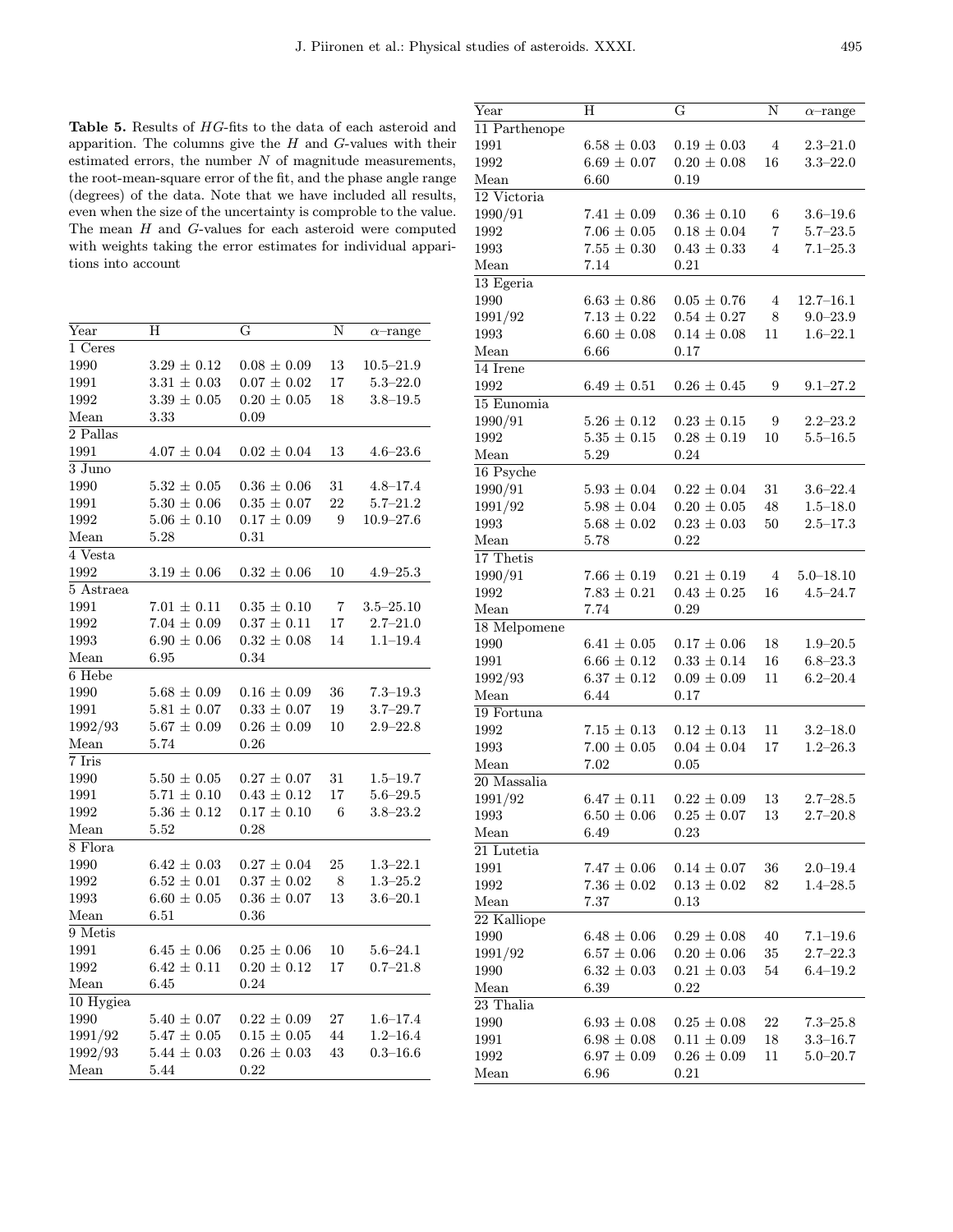| Year           | H                 | G                 | $\mathbf N$    | $\alpha$ -range | Year                  | $\, {\rm H}$      | G                 | $\mathbf N$     | $\alpha$ -range    |
|----------------|-------------------|-------------------|----------------|-----------------|-----------------------|-------------------|-------------------|-----------------|--------------------|
| $24$ Themis    |                   |                   |                |                 | 45 Eugenia            |                   |                   |                 |                    |
| 1990/91        | $7.13 \pm 0.23$   | $0.16 \pm 0.22$   | 6              | $9.3 - 19.3$    | 1991                  | $7.26\,\pm\,0.06$ | $0.06 \pm 0.05$   | 8               | $2.9 - 21.1$       |
| 1992           | $7.16 \pm 0.09$   | $0.25 \pm 0.10$   | 11             | $3.4 - 18.3$    | 1992                  | $7.26 \pm 0.04$   | $0.13 \pm 0.04$   | 14              | $3.6 - 21.0$       |
| Mean           | 7.16              | 0.24              |                |                 | Mean                  | 7.26              | 0.11              |                 |                    |
| 27 Euterpe     |                   |                   |                |                 | $50 \text{ Virginia}$ |                   |                   |                 |                    |
| 1990/91        | $7.05\,\pm\,0.06$ | $0.31 \pm 0.07$   | 8              | $1.0 - 30.2$    | 1990                  | $8.99 \pm 0.12$   | $0.15 \pm 0.31$   | 9               | $1.8 - 8.1$        |
| 1992           | $6.88 \pm 0.07$   | $0.22 \pm 0.07$   | 16             | $2.1 - 20.5$    | 1991/92               | $9.28\,\pm\,0.13$ | $0.17 \pm 0.10$   | $27\,$          | $3.0 - 30.1$       |
| Mean           | 6.97              | 0.27              |                |                 | 1993                  | $8.71 \pm 0.14$   | $0.22 \pm 0.12$   | 30              | $0.9 - 15.0$       |
| $28$ Bellona   |                   |                   |                |                 | Mean                  | 9.00              | 0.16              |                 |                    |
| 1990           | $7.12\,\pm\,0.09$ | $0.23 \pm 0.13$   | 7              | $0.9 - 17.3$    | $51$ Nemausa          |                   |                   |                 |                    |
| 1991/92        | $7.14 \pm 0.11$   | $0.19 \pm 0.12$   | 8              | $5.7 - 17.9$    | 1990                  | $7.29 \pm 0.10$   | $0.11 \pm 0.08$   | 11              | $4.2 - 22.3$       |
| Mean           | 7.13              | 0.21              |                |                 | 1991/92               | $7.43 \pm 0.18$   | $0.15 \pm 0.15$   | $6\phantom{.}6$ | $8.4 - 24.5$       |
| 29 Amphitrite  |                   |                   |                |                 | 1993                  | $7.44 \pm 0.08$   | $0.10 \pm 0.07$   | 12              | $8.1 - 26.1$       |
| 1990           | $5.81 \pm 0.19$   | $0.43 \pm 0.22$   | 11             | $0.9 - 17.3$    | Mean                  | 7.38              | 0.11              |                 |                    |
| 1993           | $6.00 \pm 0.15$   | $0.15 \pm 0.17$   | 10             | $11.8 - 23.4$   | 52 Europa             |                   |                   |                 |                    |
| Mean           | 5.93              | 0.25              |                |                 | 1990                  | $6.06 \pm 0.03$   | $0.16 \pm 0.04$   | 23              | $2.9 - 16.0$       |
| 30 Urania      |                   |                   |                |                 | 1991                  | $6.30 \pm 0.08$   | $0.01 \pm 0.08$   | 16              | $0.9 - 14.8$       |
| 1991           | $7.74 \pm 0.13$   | $0.20 \pm 0.13$   | 9              | $1.4 - 21.5$    | 1992                  | $6.21 \pm 0.06$   | $0.15 \pm 0.07$   | 9               | $3.9 - 17.1$       |
| 1992           | $7.50\,\pm\,0.05$ | $0.29\,\pm\,0.06$ | 13             | $1.1 - 20.5$    | Mean                  | 6.11              | 0.14              |                 |                    |
| 1993           | $7.53 \pm 0.02$   | $0.25 \pm 0.02$   | $\overline{4}$ | $4.0 - 26.0$    | 55 Pandora            |                   |                   |                 |                    |
| Mean           | 7.53              | 0.25              |                |                 | 1990                  | $7.63 \pm 0.15$   | $0.32 \pm 0.22$   | 27              | $3.4 - 17.9$       |
| $34$ Circe     |                   |                   |                |                 | 1991/92               | $7.72 \pm 0.03$   | $0.23 \pm 0.03$   | $59\,$          | $0.7 - 24.3$       |
| 1990/91        | $8.42 \pm 0.06$   | $0.07 \pm 0.05$   | 33             | $3.1 - 23.6$    | 1992/93               | $7.92 \pm 0.05$   | $0.10 \pm 0.05$   | 44              | $3.6 - 20.3$       |
| 1992           | $8.54 \pm 0.06$   | $0.07 \pm 0.05$   | $59\,$         | $3.1 - 21.2$    | Mean                  | 7.76              | 0.20              |                 |                    |
| 1993           | $8.53 \pm 0.02$   | $0.15 \pm 0.03$   | 58             | $1.1 - 19.1$    | $63$ Ausonia          |                   |                   |                 |                    |
| Mean           | 8.52              | 0.12              |                |                 | 1991                  | $7.97 \pm 0.79$   | $0.58 \pm 0.96$   | 11              | $11.1 - 23.9$      |
| $35$ Leukothea |                   |                   |                |                 | 1992                  | $7.78\,\pm\,0.36$ | $0.32 \pm 0.40$   | 11              | $3.2\!\!-\!\!22.6$ |
| 1990           | $8.25 \pm 0.15$   | $0.08 \pm 0.12$   | 16             | $4.6 - 23.6$    | Mean                  | 7.81              | 0.36              |                 |                    |
| 1991           | $8.63 \pm 0.05$   | $0.04 \pm 0.06$   | 66             | $2.1 - 17.6$    | $68$ Leto             |                   |                   |                 |                    |
| 1993           | $8.45 \pm 0.07$   | $0.10 \pm 0.08$   | 13             | $3.3 - 15.4$    | 1990                  | $6.88 \pm 0.07$   | $0.31 \pm 0.11$   | 14              | $3.2\!\!-\!\!20.7$ |
| Mean           | 8.54              | 0.07              |                |                 | 1991                  | $7.09 \pm 0.06$   | $0.31\,\pm\,0.08$ | 15              | $0.3 - 18.2$       |
| 37 Fides       |                   |                   |                |                 | 1992                  | $6.83 \pm 0.08$   | $0.16 \pm 0.07$   | 15              | $5.8 - 25.5$       |
| 1990           | $7.34\,\pm\,0.05$ | $0.27 \pm 0.07$   | 19             | $1.5 - 22.0$    | Mean                  | 6.95              | 0.24              |                 |                    |
| 1991           | $7.39 \pm 0.08$   | $0.30 \pm 0.12$   | 14             | $2.1 - 18.9$    | $74$ Galatea          |                   |                   |                 |                    |
| 1992           | $7.39 \pm 0.06$   | $0.33 \pm 0.08$   | 11             | $1.5 - 22.1$    | 1991                  | $8.64\,\pm\,0.04$ | $0.08 \pm 0.05$   | 58              | $1.7 - 18.0$       |
| 1993           | $7.15 \pm 0.11$   | $0.14 \pm 0.09$   | 5              | $12.4 - 26.4$   | 75 Eurydike           |                   |                   |                 |                    |
| Mean           | 7.35              | $0.27\,$          |                |                 | 1991                  | $9.09 \pm 0.11$   | $-0.01 \pm 0.14$  | 23              | $1.1 - 15.6$       |
| $38$ Leda      |                   |                   |                |                 | 1992                  | $9.03 \pm 0.10$   | $-0.22 \pm 0.08$  | 18              | $0.9 - 16.9$       |
| 1990           | $8.15 \pm 0.07$   | $0.09 \pm 0.07$   | 31             | $2.6 - 20.3$    | 1993                  | $9.02 \pm 0.04$   | $0.13 \pm 0.03$   | 71              | $0.8 - 30.1$       |
| 1991/92        | $8.45\,\pm\,0.07$ | $0.05\,\pm\,0.05$ | $30\,$         | $1.2 - 24.4$    | ${\it Mean}$          | $\ \, 9.03$       | 0.12              |                 |                    |
| 1993           | $8.48 \pm 0.09$   | $0.22 \pm 0.11$   | 46             | $3.8 - 20.5$    | 77 Frigga             |                   |                   |                 |                    |
| Mean           | 8.35              | 0.08              |                |                 | 1990                  | $8.28 \pm 0.31$   | $0.03 \pm 0.20$   | 4               | $16.0 - 22.6$      |
| 39 Laetitia    |                   |                   |                |                 | 1991                  | $8.76\,\pm\,0.06$ | $0.11\,\pm\,0.06$ | 41              | $0.5 - 20.4$       |
| 1990           | $6.10 \pm 0.11$   | $0.21 \pm 0.12$   | 24             | $3.0 - 18.3$    | 1992                  | $8.45 \pm 0.17$   | $0.15\,\pm\,0.12$ | 24              | $7.7 - 19.5$       |
| 1991           | $5.98\,\pm\,0.05$ | $0.19 \pm 0.05$   | 17             | $5.1 - 21.9$    | 1993                  | $8.57 \pm 0.03$   | $0.13 \pm 0.03$   | 54              | $1.9 - 23.8$       |
| 1992/93        | $6.30 \pm 0.22$   | $0.15 \pm 0.20$   | 11             | $6.7 - 22.6$    | Mean                  | 8.60              | 0.13              |                 |                    |
| Mean           | 6.02              | 0.19              |                |                 | 87 Sylvia             |                   |                   |                 |                    |
| 40 Harmonia    |                   |                   |                |                 | 1993                  | $6.64 \pm 0.22$   | $0.01 \pm 0.18$   | 14              | $9.5 - 15.3$       |
| 1990           | $7.07 \pm 0.10$   | $0.21 \pm 0.08$   | 16             | $3.5 - 27.2$    | 88 Thisbe             |                   |                   |                 |                    |
| 1991/92        | $7.19 \pm 0.11$   | $0.20 \pm 0.09$   | 10             | $2.4 - 25.6$    | 1990                  | $7.01 \pm 0.05$   | $0.20\,\pm\,0.05$ | 27              | $1.8 - 22.6$       |
| 1993           | $7.17 \pm 0.06$   | $0.33 \pm 0.07$   | 12             | $2.0 - 23.4$    | 1991                  | $6.98 \pm 0.05$   | $0.06 \pm 0.05$   | $12\,$          | $3.0 - 22.2$       |
| Mean           | 7.15              | 0.26              |                |                 | 1992/93               | $7.07 \pm 0.04$   | $0.15 \pm 0.05$   | 8               | $1.1 - 22.1$       |
| 42 Isis        |                   |                   |                |                 | Mean                  | 7.02              | 0.14              |                 |                    |
| 1990           | $7.39 \pm 0.17$   | $0.16 \pm 0.13$   | 7              | $8.4 - 28.0$    | 89 Julia              |                   |                   |                 |                    |
| 1992           | $7.53 \pm 0.14$   | $0.28 \pm 0.14$   | 9              | $2.9 - 19.5$    | 1991                  | $6.57 \pm 0.07$   | $0.08\,\pm\,0.06$ | 8               | $6.4 - 17.5$       |
| 1993           | $7.79 \pm 0.19$   | $0.41 \pm 0.26$   | 9              | $4.8 - 22.0$    | $97$ Klotho           |                   |                   |                 |                    |
| Mean           | 7.55              | 0.24              |                |                 | 1990                  | $7.54 \pm 0.09$   | $0.17 \pm 0.11$   | 15              | $0.5 - 18.1$       |
| 44 Nysa        |                   |                   |                |                 | 1991                  | $7.87 \pm 0.03$   | $0.22 \pm 0.04$   | 61              | $4.9 - 17.0$       |
| 1990           | $6.94 \pm 0.14$   | $0.52 \pm 0.19$   | 9              | $1.3 - 22.4$    | 1992                  | $7.78 \pm 0.02$   | $0.13 \pm 0.03$   | 67              | $3.7 - 20.9$       |
| 1991/92        | $6.62 \pm 0.17$   | $0.20 \pm 0.13$   | 10             | $5.6 - 27.8$    | Mean                  | 7.80              | $0.15\,$          |                 |                    |
| 1993           | $6.97 \pm 0.07$   | $0.53 \pm 0.11$   | 13             | $1.8 - 21.4$    |                       |                   |                   |                 |                    |
| Mean           | 6.93              | 0.41              |                |                 |                       |                   |                   |                 |                    |